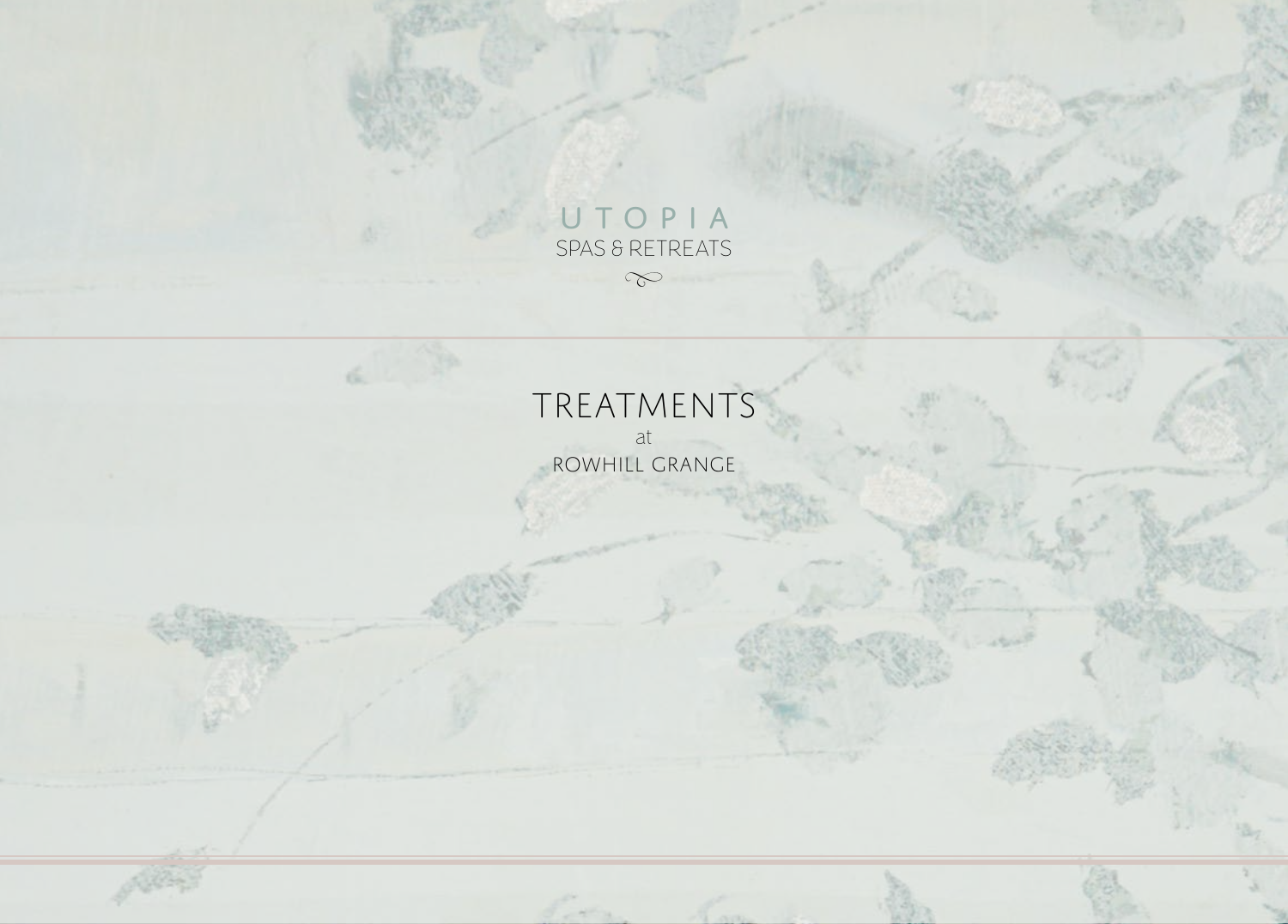

# our spa partners

Welcome to Utopia Spa at Rowhill Grange.

Here, we will guide you on your personal wellness journey, whether you are joining us for a treatment, a spa day or an overnight Spa break.

Crafted from a desire to transport the senses away from the everyday, Utopia is a spa destination like no other.

As you step into our subterranean pools and thermal suites we encourage you to pause, exhale, and let go. Give yourself time and begin to heal from the stresses and strains of life outside of Utopia.

Nurture and fortify your body with heat, water & scent. Reconnect with your centre and find equilibrium, with a range of bio-nutritional therapies from Oskia and deeply aromatic treatments from Temple Spa, along with our own unique Utopia rituals.

Recover, renew and reconnect.

Surrender yourself to Utopia, paradise found.

# OSKIA  $\infty$

OSKIA's next-generation formulations are designed using bioavailable nutrients and clinically trialled actives to give you a beautifully radiant & revived complexion. OSKIA specialise in cellular nutrition through patented micro-encapsulation and liposome technology. Vitamins, minerals proteins & omegas all combine to improve cellular activity and ability leading to skin that's healthier, happier and glows from within.

> TEMPLE SPA  $\infty$

Temple Spa make a range of aromatic spa products and are based in the Home Counties, along with us. Their exceptional skincare products are infused with the spirit of the Mediterranean.

# JENNIFER YOUNG  $\infty$

Jennifer Young & Beauty Despite Cancer is the recognised expert in specialist skincare for those living with and beyond cancer. All the Jennifer Young products are 100% organic & natural and effective against the challenging skin conditions common to those affected by cancer.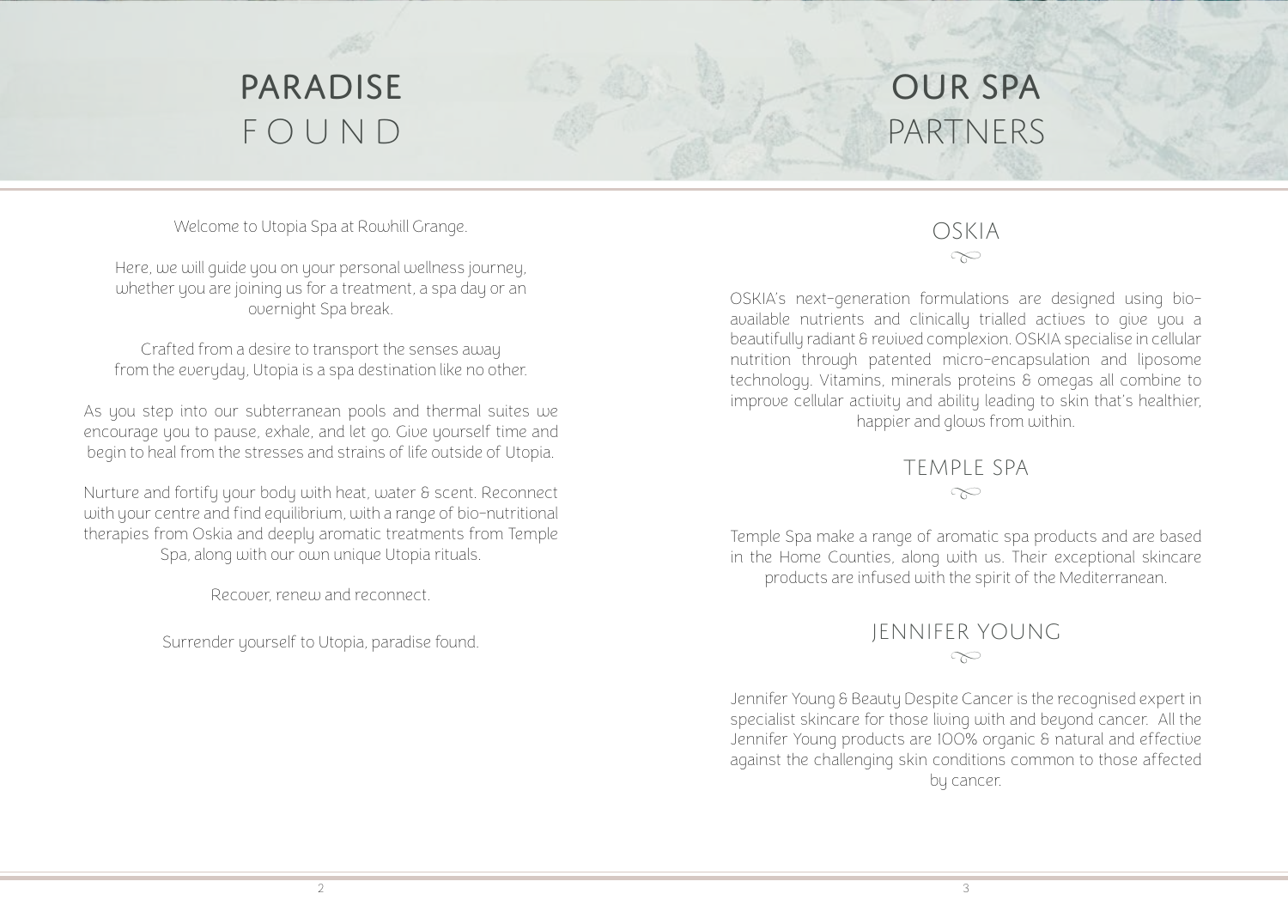

# specialty therapies - Page 6 OSKIA BODY & FACE RITUAL  $85 \text{ min} \approx £155$ OSKIA FACE, SCALP & SHOULDERS  $55$  min  $\sim$  £110

# MASSAGE & SCRUBS - page 6 & 7

| 55 min $\infty$ £110          |
|-------------------------------|
| 85 min $\sim$ £135            |
| 70 min ~ £135                 |
| 55 min $\infty$ £105          |
| $85 \text{ min} \approx £130$ |
| 55 min $\infty$ £130          |
| 55 min $\infty$ £100          |
| $85 \text{ min} \approx £125$ |
| 40 min ~£80                   |
| 40 min $\infty$ £80           |
| 55 min $\sim$ £110            |
|                               |

#### manicures & pedicures - page 10

| <b>MANI</b> | PEDI  |
|-------------|-------|
| F60         | £62.  |
| f75         | f 7 7 |
| f60         | f62   |
| F50         | £52   |
| f40         | F42   |
|             |       |

#### treatments for two - page 7

| SIDE BY SIDE MASSAGE          | 55 min $\infty$ £210 |
|-------------------------------|----------------------|
| ULTIMATE SIDE BY SIDE MASSAGE | 85 min $\sim$ £260   |

### facials - page 8 & 9

| OSKIA SIGNATURE NURTI-GLOW    |
|-------------------------------|
| OSKIA REVITALISING SUPER-C    |
| OSKIA PURIFY & REVIVE         |
| TEMPLE SPA HYDRATING FACIAL   |
| TEMPLE SPA BESPOKE FACIAL     |
| DERMALUX LIGHT THERAPY        |
| CACLANTI-AGFING               |
| CACI NON-SURGICAL FACE LIFT   |
| <b>CACI MICRODERMABRASION</b> |
| HIGH-SPFC I FD TRFATMENT      |

 min  $\infty$  £120 min  $\infty$  £110 min  $\infty$  £100 min  $\infty$  £115 min  $\infty$  £100 min  $\infty$  £60 min  $\infty$  £155 55 min  $\infty$  £120 min  $\infty$  £80 min  $\infty$  £20

# JENNIFER YOUNG

Treatments for those living with and beyond cancer.

| <b>TOP TO TOE MASSAGE</b>      | $85 \text{ min} \sim £190$ |
|--------------------------------|----------------------------|
| <b>BODY &amp; MIND MASSAGE</b> | 55 min $\sim$ £130         |
| <b>INDULGENT MASSAGE</b>       | 55 min $\infty$ £130       |
| <b>GLOW FACIAL</b>             | 55 min $\infty$ £115       |
| <b>SPECIALIST MANICURE</b>     | $55$ min $\sim$ £60        |
| <b>SPECIALIST PEDICURE</b>     | 55 min $\sim$ £62          |
|                                |                            |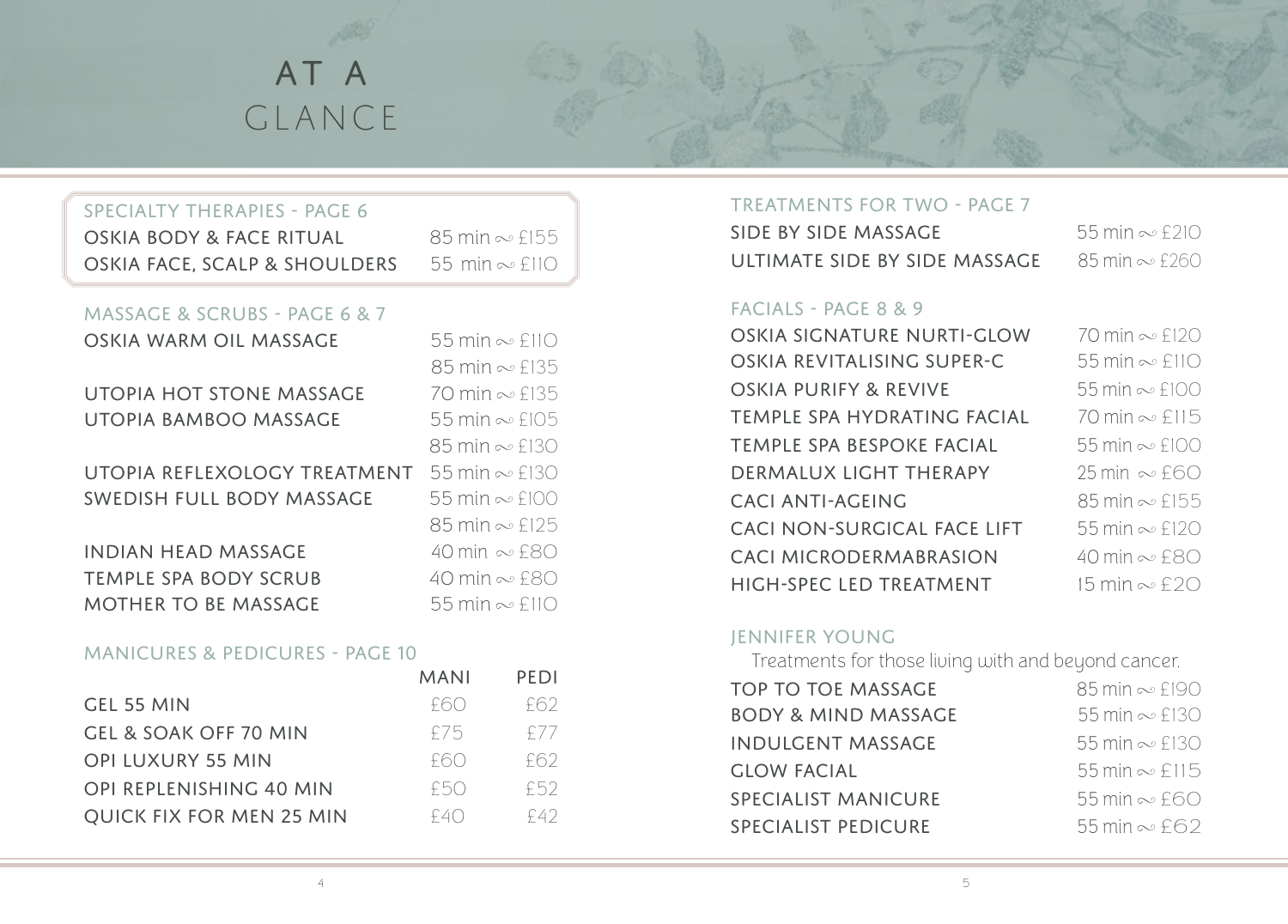

#### OSKIA BODY & FACE RITUAL 85 min  $\infty$  £155

The ritual begins with a tension-relieving bespoke deep pressure massage, encompassing ancient reflexology techniques and OSKIA's skin smoothing massage candle, fragrant with Rose de Mai, to leave your skin soft and glowing. Following the body ritual, the facial routine concentrates on reducing visible fine lines and lifting the contours of the face in the short term while also harnessing a breakthrough biomimetic serum and smart Vitamin C to maintain a youthful complexion in the long term.

#### OSKIA FACE, SCALP & SHOULDERS  $55 \text{ min} \approx £110$

First, reflex points on the feet, ancient scalp massage techniques, and a soothing shoulder massage begin the treatment, using our unique Skin Smoothing Massage Candle, which guarantees that you will be in a deeply relaxed state enabling the nutritional formulations to work optimally while you rest. The treatment is completed with OSKIA's signature rejuvenating gentle exfoliating peel & nourishing moisture mask, which smooths, softens and skilfully restores the skin's acid mantle & protective microbiome.

### OSKIA WARM OIL MASSAGE 55 min  $\infty$  £110

 $85$  min  $\infty$   $f135$ 

A restorative full body treatment to soothingly release deeply held patterns of stress and tension. Infused heated towels and potent, warmed oils immediately induce relaxation while Eastern inspired compression and pressure points reduce muscular aches and pains, leaving you and your body profoundly calm yet reinvigorated.

#### UTOPIA HOT STONE MASSAGE  $70 \text{ min} \approx 6135$

Using warm basalt lava stones to massage the body.

UTOPIA REFLEXOLOGY TREATMENT  $55$  min  $\infty$  £130 Re-balancing treatment which works on reflex points in the feet corresponding to the rest of your body, leaving you relaxed but helping to restore lost energy.

### UTOPIA BAMBOO MASSAGE 55 min  $\infty$  £105

85 min  $\infty$  £130

Warmed, solid bamboo sticks are used to give deep and long massage strokes to the body, breaking down tension, alleviating stress, aiding lymphatic drainage and stretching tight muscles.

| SWEDISH FULL BODY MASSAGE  | $55$ min $\sim$ £100          |
|----------------------------|-------------------------------|
|                            | $85 \text{ min} \approx f125$ |
| <b>INDIAN HEAD MASSAGE</b> | 40 min $\sim$ £80             |
|                            |                               |

**MOTHER TO BE MASSAGE** 55 min  $\infty$  £110 Our specially trained therapists know exactly how to work those sore, tired and aching muscles, whilst you feel completely relaxed.

SIDE BY SIDE MASSAGE 55 min  $\in$  £210

Full body massage for two people in our dual treatment rooms.

#### ULTIMATE SIDE BY SIDE MASSAGE  $85 \text{ min} \approx 6260$

The ultimate in shared indulgence. Experience perfect equilibrium as you receive relaxing full body massages.

#### TEMPLE SPA RODY SCRUB  $40 \text{ min} \approx $80$

This invigorating all over treatment uses body brushing techniques and sugar buff body scrub to leave you revitalised and hydrated.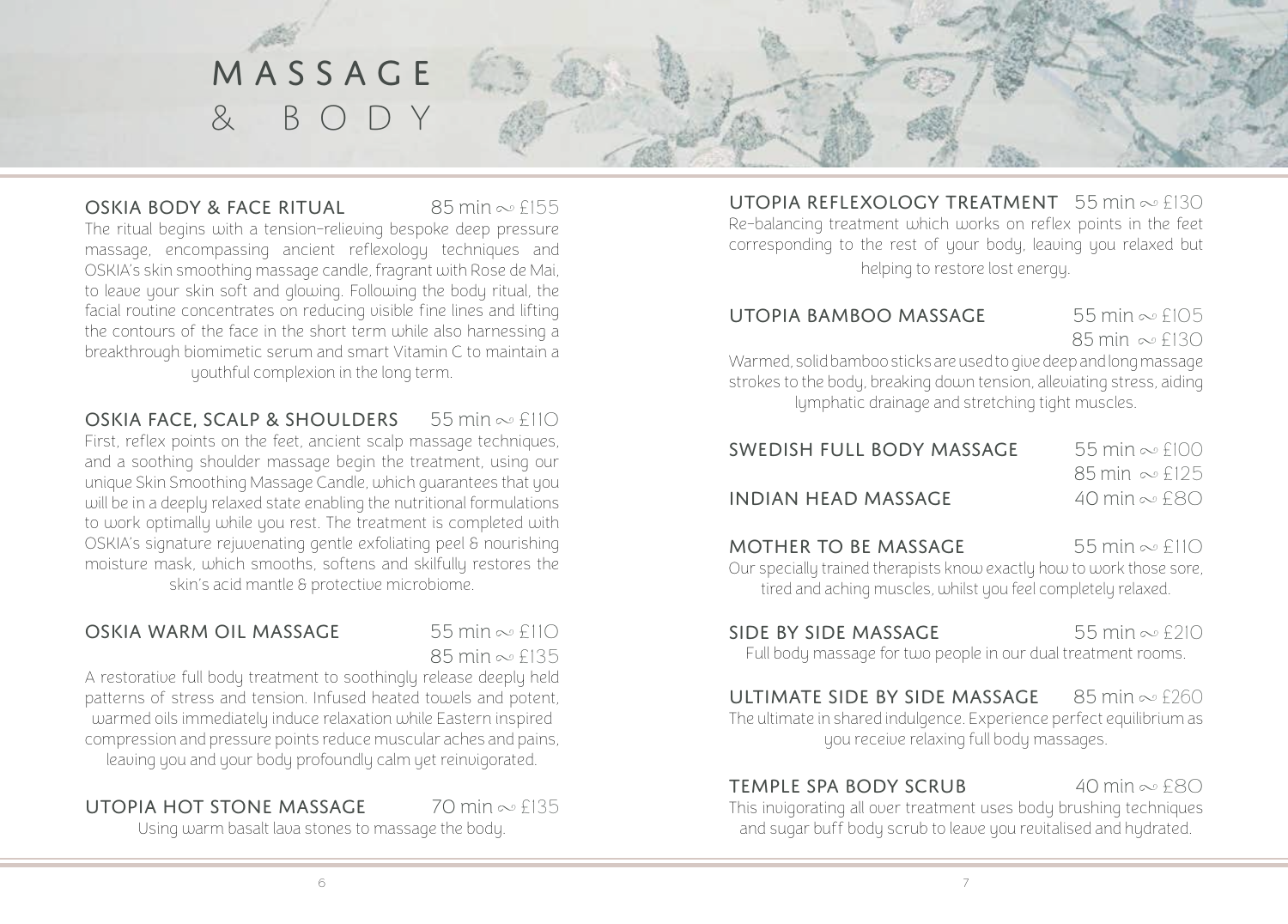# facial **TREATMENTS**

OSKIA SIGNATURE NUTRI-GLOW  $70 \text{ min} \approx $120$ This all-encompassing signature facial uses a combination of essential skin nutrients, bio-actives and modern & traditional glowinducing techniques to illuminate the skin and leave face, body and mind feeling rejuvenated and skin immediately radiant. Fragrant steam and aromatic compresses gently unblock pores, a passion fruit enzyme, Swiss cress liposomes and AHA mask accelerate cellular renewal, while a warm rose oil mask hydrates and smooths. Natural Face Therapy and eye contour massage techniques, lymph drainage and acupressure lift, relax & contour the face and increase the bio-nutritional transportation into the skin. Therapeutic head, hand and back massages are worked into the treatment to soothe residual tension and complete this ultimate radiance-boosting facial.

OSKIA REVITALISING SUPER-C 55 min  $\infty$  £110 Described as a non-surgical facelift, this ultra-hydrating, supernutrient facial provides immediate anti-ageing benefits. This treatment harnesses our smart Vitamin C to maintain a youthful complexion in the long term.

#### OSKIA PURIFY & REVIVE  $55 \text{ min} \approx f100$

This reviving facial is perfect for younger, oiler skin types and gentlemen alike. Natural, scientifically advanced products are used to enhance the deep steam cleanse and stimulating facial massage.

# $HICH-SPFC IFD IICHT$  15 min  $\approx$  £20

Add this high spec LED Light treatment to any one of our facials, to enhance the skin's own cellular processes and enjoy a hand rejuvenation treatment while your facial works overtime.

**TEMPLE SPA HYDRATING FACIAL**  $\frac{70 \text{ min}}{90 \text{ min}}$   $\approx$  £115 This facial is the ultimate in anti-ageing. Skin is exfoliated and treated to a double layer hydrating cryogenic mask including an application of the Temple Spa Quench Hydrating Mask.

**TEMPLE SPA BESPOKE FACIAL** 55 min  $\infty$  £100 To begin your skin will be deeply cleansed and exfoliated, followed by a face and décolleté massage, an application of a bespoke treatment mask and a prescribed moisture treat.

# DERMALUX LIGHT THERAPY  $25 \text{ min} \approx f60$

Dermalux is clinically proven to reverse the visible signs of ageing, relaxing wrinkles whilst deep cleansing imperfections. Skin is bathed in a bespoke light therapy sequence with product finishing to complete the treatment.

# **CACI ANTI-AGEING** 85 min  $\infty$  £150

Will leave you with smoother, lifted, plumped and more hydrated skin. Incorporating microdermabrasion, the non-surgical face lift, wrinkle comb with L.E.D light therapy and a hydratone mask, this is the ultimate CACI treatment.

# **CACI NON-SURGICAL FACE LIFT** 55 min  $\infty$  £120

Gently lifts, tightens, tones and re-educates the facial muscles whilst smoothing the appearance of fine lines and wrinkles.

# $CACI$  MICRODERMABRASION  $40$  min  $\infty$  £80

The superficial layer of skin is gently removed to help skin imperfections. L.E.D light therapy is also used. A hydratone mask is applied to hydrate and calm, leaving skin brighter & clearer.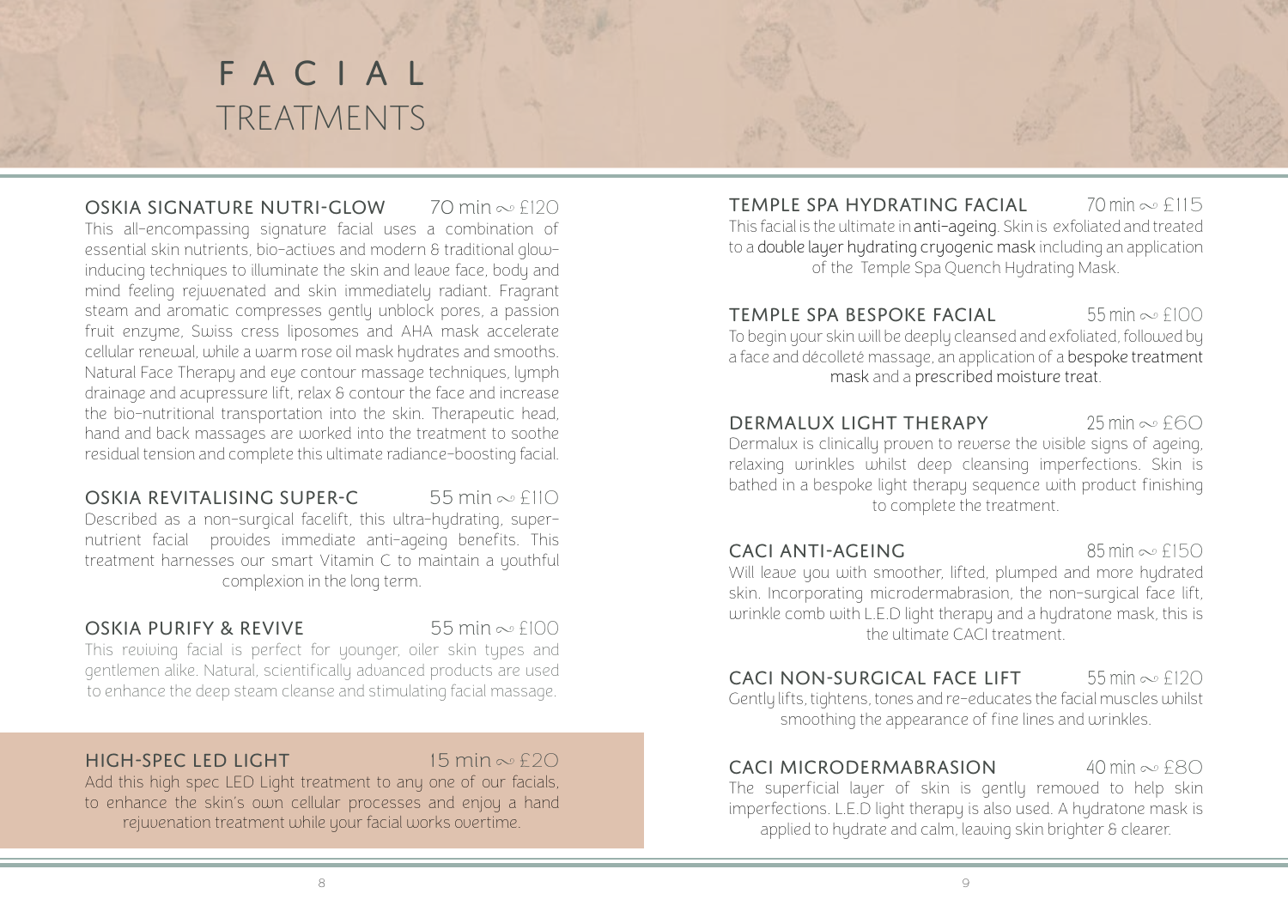# MANICURES & PEDICURES

Sit back and relax while your feet are freed from pressure and hands are nourished. Our gel treatments pamper your feet and hands leaving your nails strong with a long lasting colour. Luxury treatments will exfoliate, hydrate, massage, soften and cocoon the skin in warmth with heated booties. The replenishing treatments are the perfect quick fix to add moisture to tired hands and feet and will give you softer, smoother skin with beautiful nails.

|                                 | MANICURE PEDICURE |               |
|---------------------------------|-------------------|---------------|
| $GFL$ 55 min                    | $\infty$ f60      | $\infty$ f62  |
| GEL & SOAK OFF 70 min           | $\infty$ f 7.5    | $\infty$ f 77 |
| OPI LUXURY 55 min               | $\infty$ f60      | $\infty$ f62  |
| OPI REPLENISHING 40 min         | $\infty$ f50      | $\infty$ f52  |
| <b>OUICK FIX FOR MEN 25 min</b> | $\infty$ f40      | $\infty$ f42  |
|                                 |                   |               |

| <b>JENNIFER YOUNG MANICURE 55 min</b> | ∾ f60 |
|---------------------------------------|-------|
| <b>JENNIFER YOUNG PEDICURE</b> 55 min | ∾£62  |